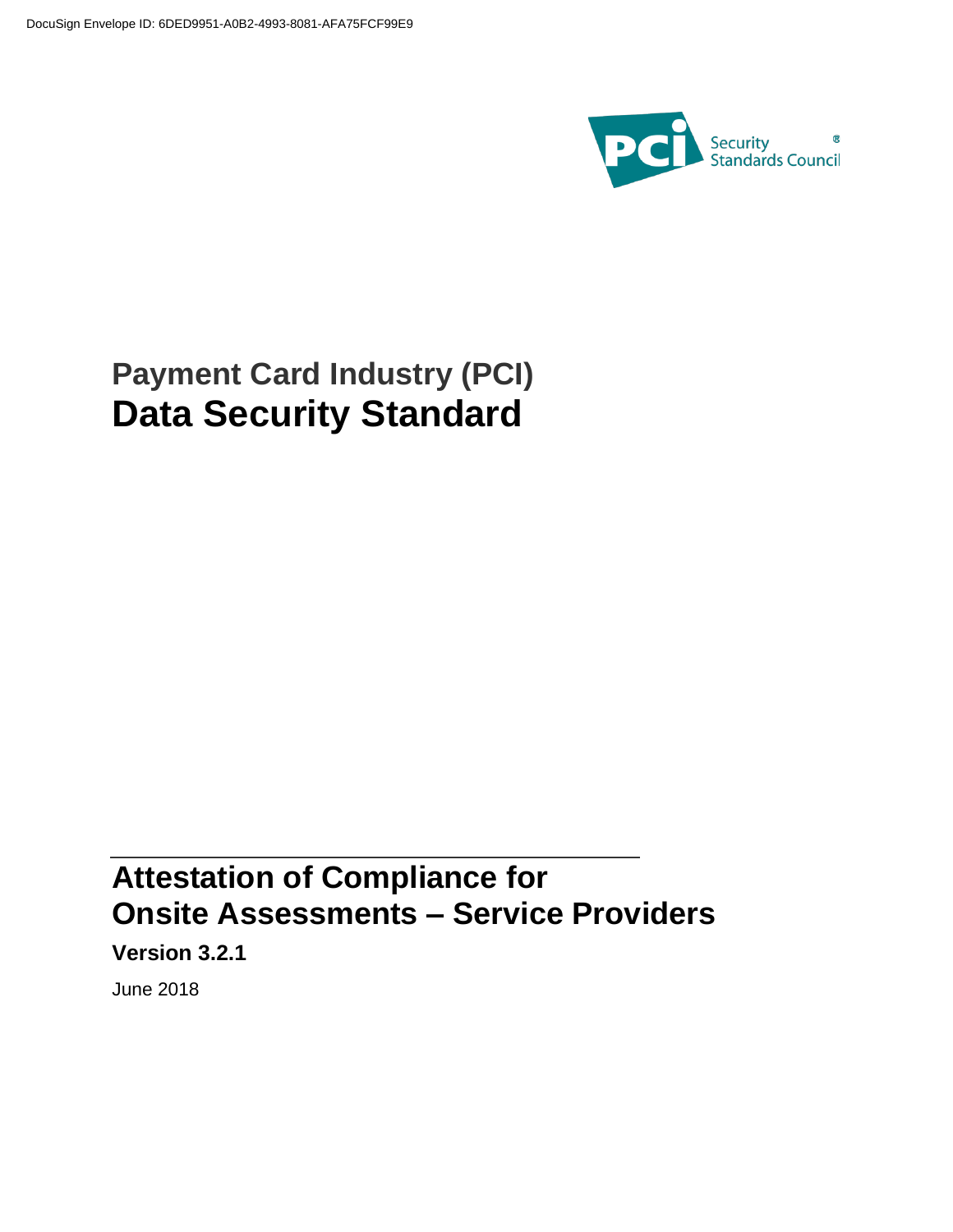

## **Section 1: Assessment Information**

### *Instructions for Submission*

This Attestation of Compliance must be completed as a declaration of the results of the service provider's assessment with the *Payment Card Industry Data Security Standard Requirements and Security Assessment Procedures (PCI DSS).* Complete all sections: The service provider is responsible for ensuring that each section is completed by the relevant parties, as applicable. Contact the requesting payment brand for reporting and submission procedures.

| Part 1. Service Provider and Qualified Security Assessor Information |                                                    |                                                               |            |                                                |      |       |  |
|----------------------------------------------------------------------|----------------------------------------------------|---------------------------------------------------------------|------------|------------------------------------------------|------|-------|--|
|                                                                      | Part 1a. Service Provider Organization Information |                                                               |            |                                                |      |       |  |
| Company Name:                                                        |                                                    | DBA (doing<br><i>iModules Software, Inc.</i><br>business as): |            |                                                |      |       |  |
| Contact Name:                                                        | Steve Zohn                                         |                                                               | Title:     | Manager of Information<br>Systems & Compliance |      |       |  |
| Telephone:                                                           | 913.685.5288                                       |                                                               | E-mail:    | szohn@imodules.com                             |      |       |  |
| <b>Business Address:</b>                                             | 8330 Ward Parkway, Ste<br>500                      |                                                               | City:      | <b>Kansas City</b>                             |      |       |  |
| State/Province:                                                      | <b>MO</b><br>Country:                              |                                                               | <b>USA</b> |                                                | Zip: | 64114 |  |
| URL:                                                                 | www.imodules.com                                   |                                                               |            |                                                |      |       |  |

| Part 1b. Qualified Security Assessor Company Information (if applicable) |                                    |  |            |                         |      |       |
|--------------------------------------------------------------------------|------------------------------------|--|------------|-------------------------|------|-------|
| Company Name:                                                            | Dara Security                      |  |            |                         |      |       |
| Lead QSA Contact Name:                                                   | Barry Johnson                      |  | Title:     | President/CEO           |      |       |
| Telephone:                                                               | 775.622.5386                       |  | E-mail:    | barryj@darasecurity.com |      |       |
| <b>Business Address:</b>                                                 | 10580 N. McCarran Blvd<br>#115-337 |  | City:      | Reno                    |      |       |
| State/Province:                                                          | <b>NV</b><br>Country:              |  | <b>USA</b> |                         | Zip: | 89503 |
| URL:                                                                     | www.darasecurity.com               |  |            |                         |      |       |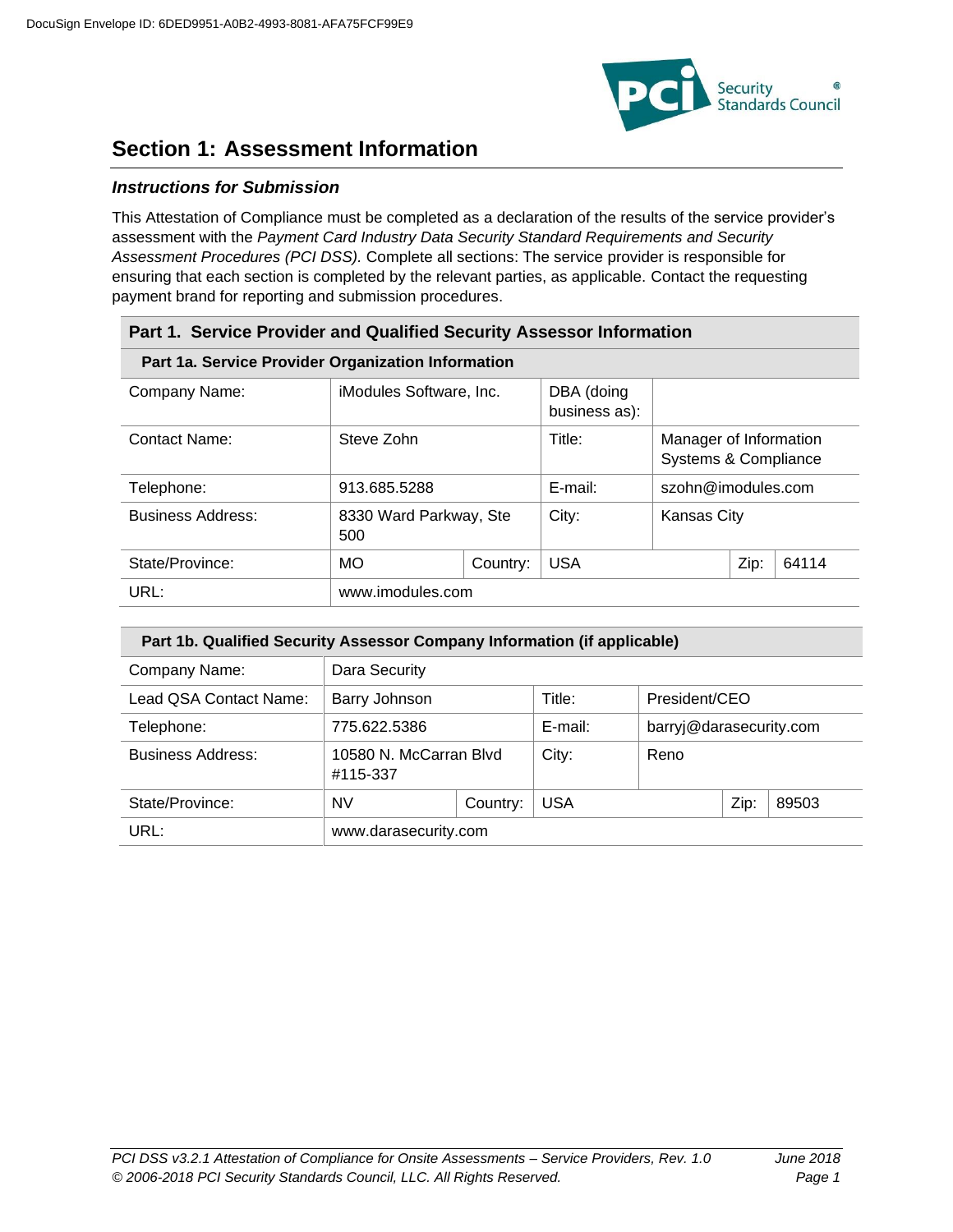| <b>Security</b>          |  |
|--------------------------|--|
| <b>Standards Council</b> |  |

*payment brand.* 

| <b>Part 2. Executive Summary</b>    |                                                                                                        |                                    |  |  |  |
|-------------------------------------|--------------------------------------------------------------------------------------------------------|------------------------------------|--|--|--|
| Part 2a. Scope Verification         |                                                                                                        |                                    |  |  |  |
|                                     | Services that were INCLUDED in the scope of the PCI DSS Assessment (check all that apply):             |                                    |  |  |  |
| Name of service(s) assessed:        | Encompass - Constituent Engagement Management Solution                                                 |                                    |  |  |  |
| Type of service(s) assessed:        |                                                                                                        |                                    |  |  |  |
| <b>Hosting Provider:</b>            | <b>Managed Services (specify):</b>                                                                     | <b>Payment Processing:</b>         |  |  |  |
| $\boxtimes$ Applications / software | Systems security services                                                                              | POS / card present                 |  |  |  |
| Hardware                            | IT support                                                                                             | $\boxtimes$ Internet / e-commerce  |  |  |  |
| Infrastructure / Network            | Physical security                                                                                      | $\boxtimes$ MOTO / Call Center     |  |  |  |
| Physical space (co-location)        | <b>Terminal Management System</b>                                                                      | <b>ATM</b>                         |  |  |  |
| Storage                             | Other services (specify):                                                                              | Other processing (specify):        |  |  |  |
| $\boxtimes$ Web                     |                                                                                                        |                                    |  |  |  |
| Security services                   |                                                                                                        |                                    |  |  |  |
| 3-D Secure Hosting Provider         |                                                                                                        |                                    |  |  |  |
| <b>Shared Hosting Provider</b>      |                                                                                                        |                                    |  |  |  |
| Other Hosting (specify):            |                                                                                                        |                                    |  |  |  |
|                                     |                                                                                                        |                                    |  |  |  |
| <b>Account Management</b>           | Fraud and Chargeback                                                                                   | $\boxtimes$ Payment Gateway/Switch |  |  |  |
| <b>Back-Office Services</b>         | <b>Issuer Processing</b>                                                                               | <b>Prepaid Services</b>            |  |  |  |
| <b>Billing Management</b>           | Loyalty Programs                                                                                       | Records Management                 |  |  |  |
| <b>Clearing and Settlement</b>      | <b>Merchant Services</b>                                                                               | <b>Tax/Government Payments</b>     |  |  |  |
| Network Provider                    |                                                                                                        |                                    |  |  |  |
| Others (specify):                   |                                                                                                        |                                    |  |  |  |
|                                     | Note: These categories are provided for assistance only, and are not intended to limit or predetermine |                                    |  |  |  |

*an entity's service description. If you feel these categories don't apply to your service, complete "Others." If you're unsure whether a category could apply to your service, consult with the applicable*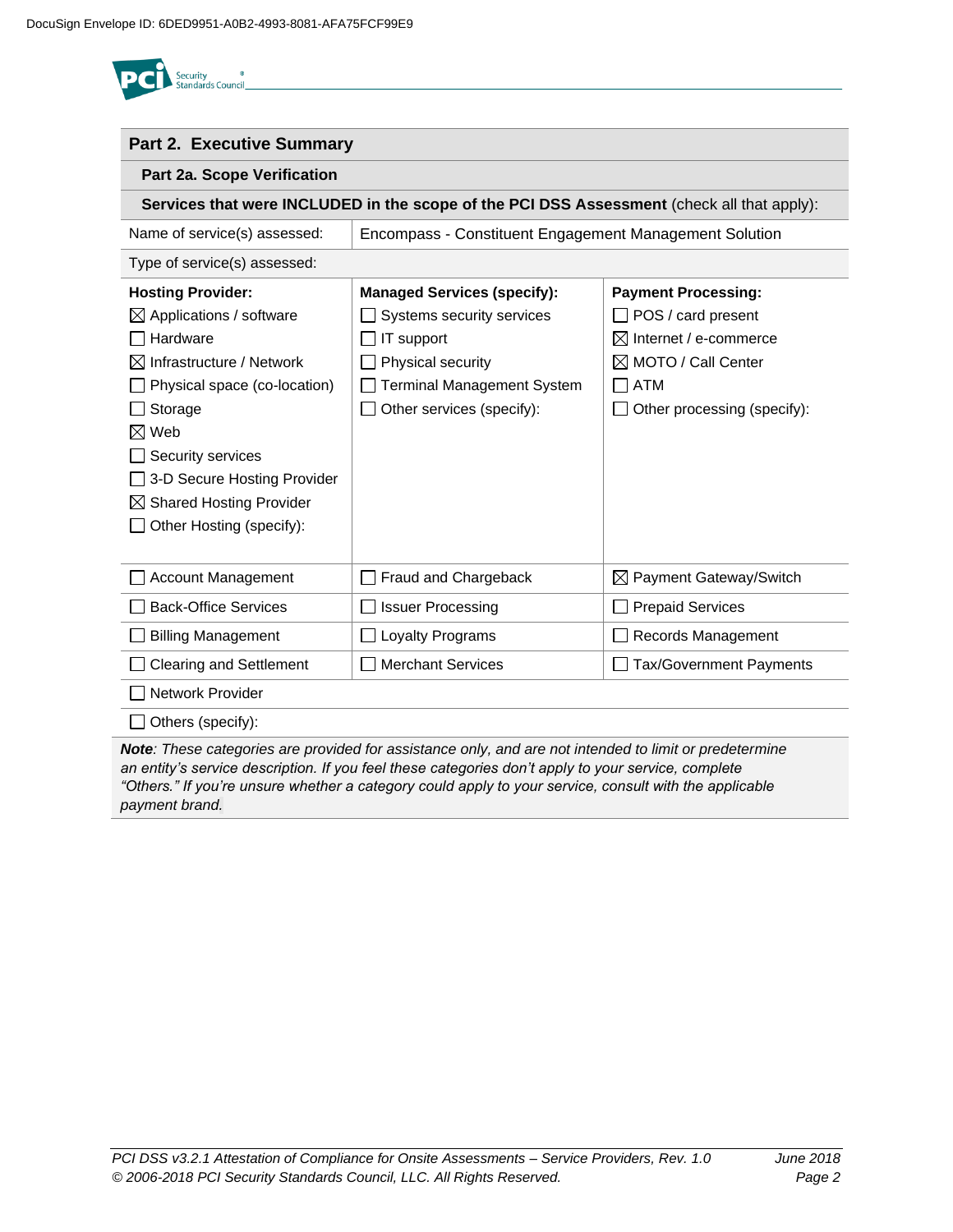<sup>®</sup><br>Standards Council **Part 2a. Scope Verification** *(continued)* **Services that are provided by the service provider but were NOT INCLUDED in the scope of the PCI DSS Assessment** (check all that apply): Name of service(s) not assessed:  $\vert$  Not Applicable Type of service(s) not assessed: **Hosting Provider: Managed Services (specify): Payment Processing:** Applications / software  $\Box$  Systems security services POS / card present  $\Box$  Hardware  $\Box$  IT support Internet / e-commerce  $\Box$  Infrastructure / Network  $\Box$  Physical security □ MOTO / Call Center  $\Box$  Physical space (co-location) □ Terminal Management System  $\Box$  ATM □ Storage  $\Box$  Other services (specify):  $\Box$  Other processing (specify): Web  $\Box$  Security services □ 3-D Secure Hosting Provider □ Shared Hosting Provider  $\Box$  Other Hosting (specify): □ Account Management Fraud and Chargeback Fraud Payment Gateway/Switch  $\Box$  Back-Office Services  $\Box$  Issuer Processing  $\Box$  Prepaid Services □ Billing Management **Loyalty Programs** Records Management □ Clearing and Settlement Merchant Services Tax/Government Payments □ Network Provider  $\Box$  Others (specify): Provide a brief explanation why any checked services were not included in the assessment: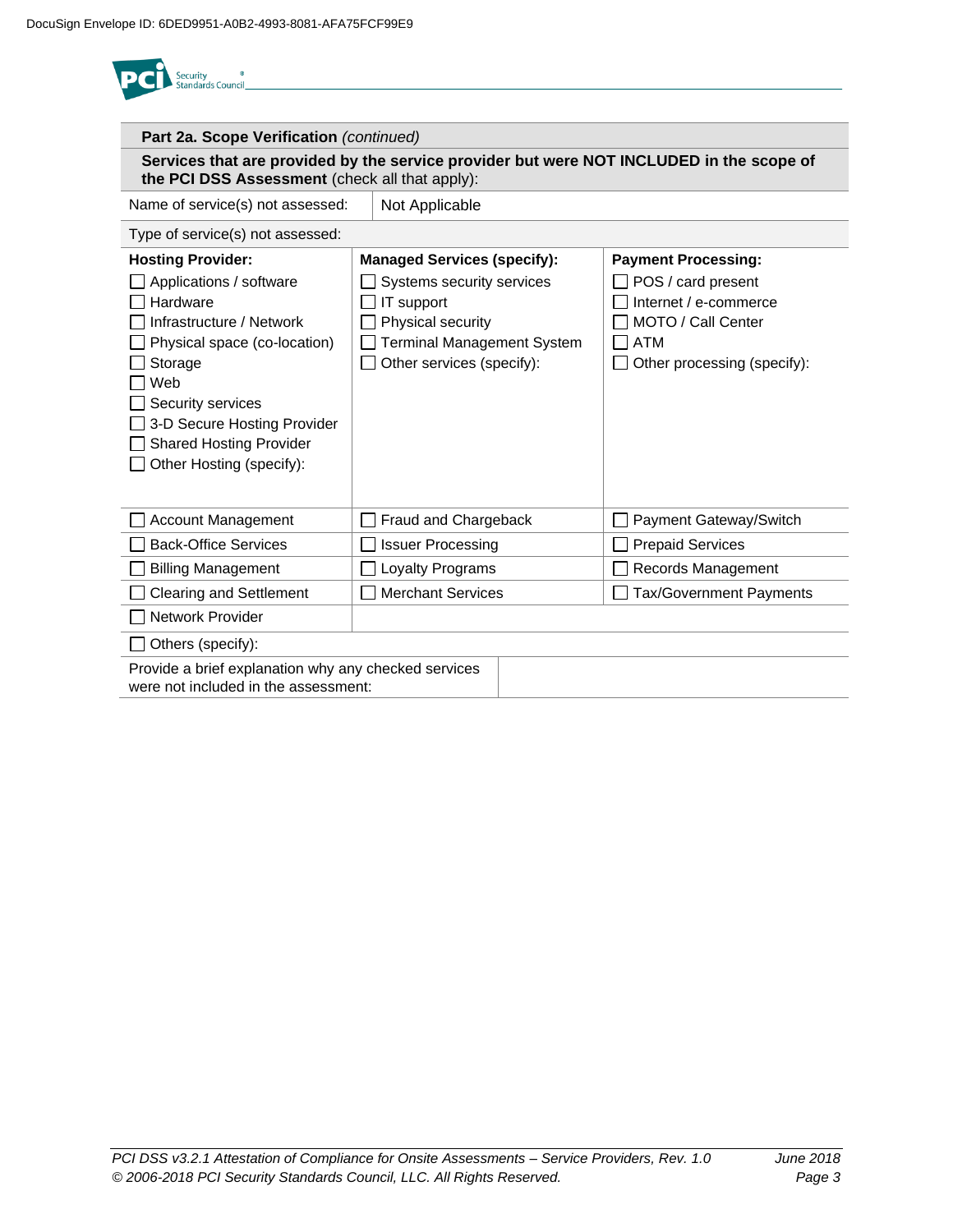

| Part 2b. Description of Payment Card Business                                                                                                |                                                                                                                                                                                                                                                                                                                                                                                                                                                                                                           |
|----------------------------------------------------------------------------------------------------------------------------------------------|-----------------------------------------------------------------------------------------------------------------------------------------------------------------------------------------------------------------------------------------------------------------------------------------------------------------------------------------------------------------------------------------------------------------------------------------------------------------------------------------------------------|
| Describe how and in what capacity your business<br>stores, processes, and/or transmits cardholder data.                                      | Cardholder data is accepted on behalf of<br>universities from alumni and donors using an<br>e-Comemerce interface. Data is collected for<br>payment processing purposes. Data is<br>collected directly from a donor and consumer<br>over HTTPS. For donor/alumni wishing to<br>utilize recurring donations, their payment card<br>data is retained for a defined period. Card data<br>is encrypted upon storage using 168-Bit 3DES<br>accepted Payment Card<br>Industry<br>per<br>Cryptographic Standard. |
| Describe how and in what capacity your business is<br>otherwise involved in or has the ability to impact the<br>security of cardholder data. | Cardholder data is accepted on behalf of<br>universities from alumni and donors using an<br>e-Comemerce interface. Data is collected for<br>payment processing purposes. Data is<br>collected directly from a donor and consumer<br>over HTTPS. For donor/alumni wishing to<br>utilize recurring donations, their payment card<br>data is retained for a defined period. Card data<br>is encrypted upon storage using 168-Bit 3DES<br>accepted Payment Card<br>Industry<br>per<br>Cryptographic Standard. |

### **Part 2c. Locations**

List types of facilities (for example, retail outlets, corporate offices, data centers, call centers, etc.) and a summary of locations included in the PCI DSS review.

| Type of facility:       | <b>Number of facilities</b><br>of this type | Location(s) of facility (city, country):                               |
|-------------------------|---------------------------------------------|------------------------------------------------------------------------|
| Example: Retail outlets | 3                                           | Boston, MA, USA                                                        |
| Corporate Office        |                                             | Kansas City, KS USA                                                    |
| Data Center             | 3                                           | Kansas City, KS USA<br>Microsoft Azure Platform<br>Amazon Web Services |
|                         |                                             |                                                                        |

### **Part 2d. Payment Applications**

Does the organization use one or more Payment Applications?  $\boxtimes$  Yes  $\Box$  No

Provide the following information regarding the Payment Applications your organization uses:

| <b>Payment Application</b> | Version       | Application | <b>Is application</b>   | <b>PA-DSS Listing Expiry</b> |
|----------------------------|---------------|-------------|-------------------------|------------------------------|
| <b>Name</b>                | <b>Number</b> | Vendor      | <b>PA-DSS Listed?</b>   | date (if applicable)         |
| In-House                   |               | iModule     | $\Box$ Yes<br><b>No</b> |                              |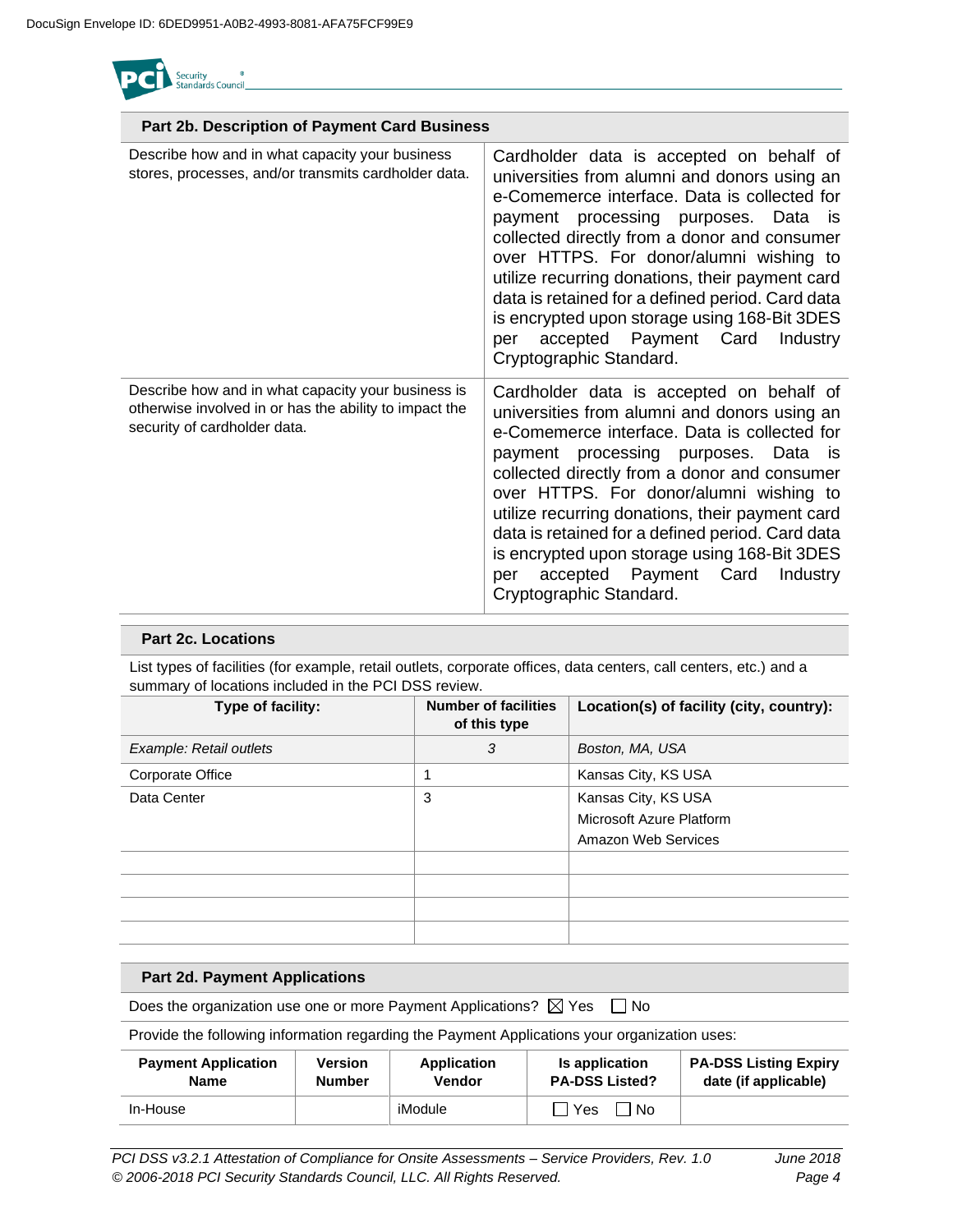Security<br>Standards Council  $\Box$  Yes  $\Box$  No  $\Box$  Yes  $\Box$  No  $\Box$  Yes  $\Box$  No  $\Box$  Yes  $\Box$  No  $\Box$  Yes  $\Box$  No  $\Box$  Yes  $\Box$  No  $\Box$  Yes  $\Box$  No

| Assessment addressed all system components<br>Provide a <i>high-level</i> description of the environment                                                                                                                                                                                                                                                                                                                                                                                                                                                           |             |
|--------------------------------------------------------------------------------------------------------------------------------------------------------------------------------------------------------------------------------------------------------------------------------------------------------------------------------------------------------------------------------------------------------------------------------------------------------------------------------------------------------------------------------------------------------------------|-------------|
| within the CDE to include database servers.<br>covered by this assessment.                                                                                                                                                                                                                                                                                                                                                                                                                                                                                         |             |
| application servers, and web servers.<br>For example:<br>Assessment covered connection to payment<br>• Connections into and out of the cardholder data<br>processors and development of the software<br>environment (CDE).<br>used by iModules in delivery of their services.<br>• Critical system components within the CDE, such as POS<br>Assessment also assessed implemented<br>policies and procedures governing security and<br>devices, databases, web servers, etc., and any other<br>PCI DSS compliance.<br>necessary payment components, as applicable. |             |
| Does your business use network segmentation to affect the scope of your PCI DSS<br>environment?                                                                                                                                                                                                                                                                                                                                                                                                                                                                    | ⊠ Yes<br>Nο |
| (Refer to "Network Segmentation" section of PCI DSS for guidance on network<br>segmentation)                                                                                                                                                                                                                                                                                                                                                                                                                                                                       |             |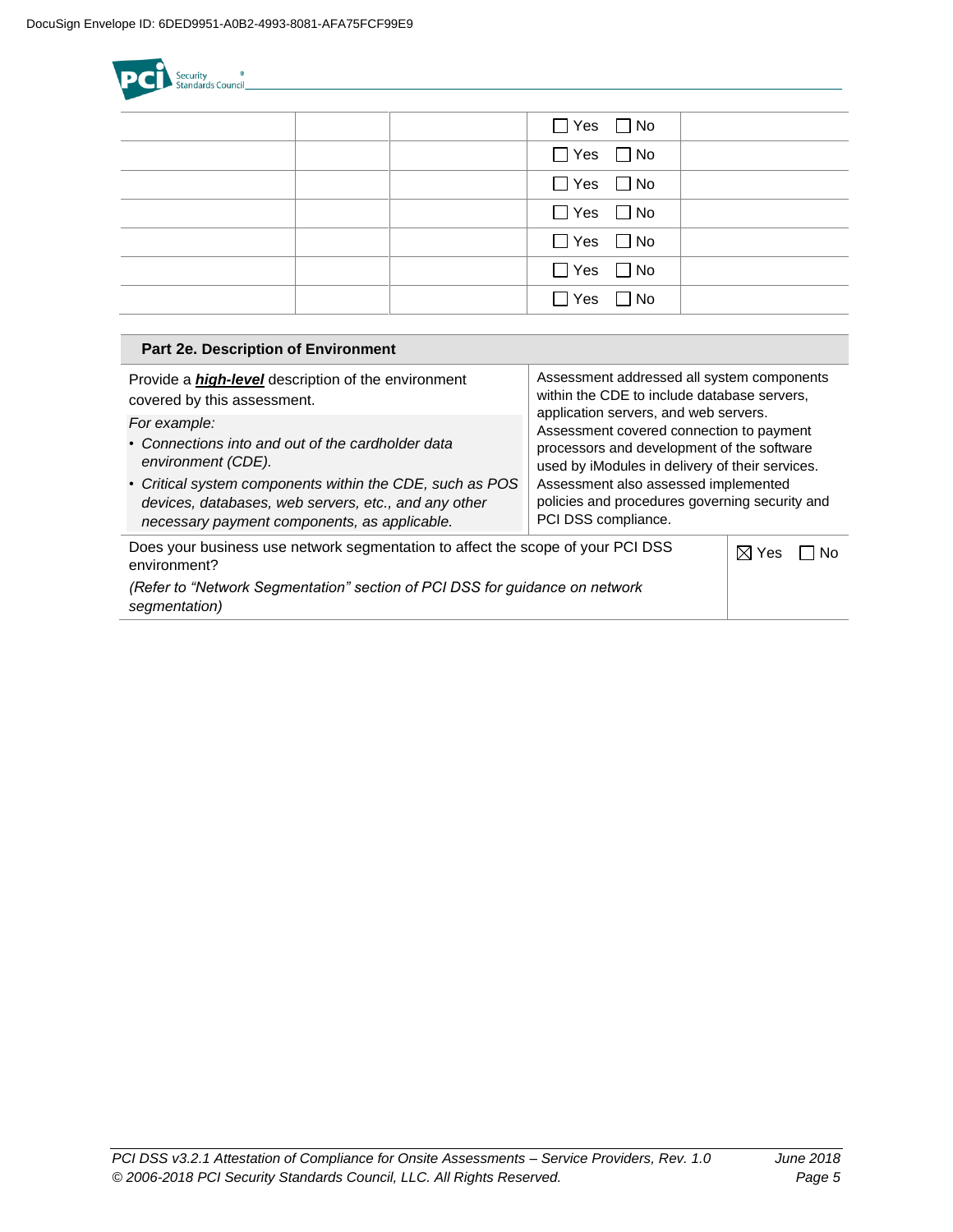

#### **Part 2f. Third-Party Service Providers**

Does your company have a relationship with a Qualified Integrator & Reseller (QIR) for the purpose of the services being validated?

 $\Box$  Yes  $\boxtimes$  No

| If Yes:                                  |  |
|------------------------------------------|--|
| Name of QIR Company:                     |  |
| <b>QIR Individual Name:</b>              |  |
| Description of services provided by QIR: |  |

| Does your company have a relationship with one or more third-party service providers (for | . ⊠ Yes | l INo |
|-------------------------------------------------------------------------------------------|---------|-------|
| example, Qualified Integrator Resellers (QIR), gateways, payment processors, payment      |         |       |
| service providers (PSP), web-hosting companies, airline booking agents, loyalty program   |         |       |
| agents, etc.) for the purpose of the services being validated?                            |         |       |

#### *If Yes:*

| Name of service provider:      | Description of services provided: |
|--------------------------------|-----------------------------------|
| Microsoft Azure                | <b>Data Center Providers</b>      |
| Netstandard                    |                                   |
| Amazon Web Services            |                                   |
| <b>ACI Worldwide</b>           | Processor                         |
| Authorize.Net                  |                                   |
| <b>Bluefin Payment Systems</b> |                                   |
| CashNet                        |                                   |
| Chase Paymentech               |                                   |
| Cybersource                    |                                   |
| Elavon                         |                                   |
| <b>First Data</b>              |                                   |
| <b>IATS</b>                    |                                   |
| Moneris eSelectPlus            |                                   |
| nelnet QuickPAY                |                                   |
| PayPal Payflow Pro             |                                   |
| <b>Stripe</b>                  |                                   |
| TouchNet                       |                                   |
|                                |                                   |
|                                |                                   |
|                                |                                   |
|                                |                                   |

*Note: Requirement 12.8 applies to all entities in this list.*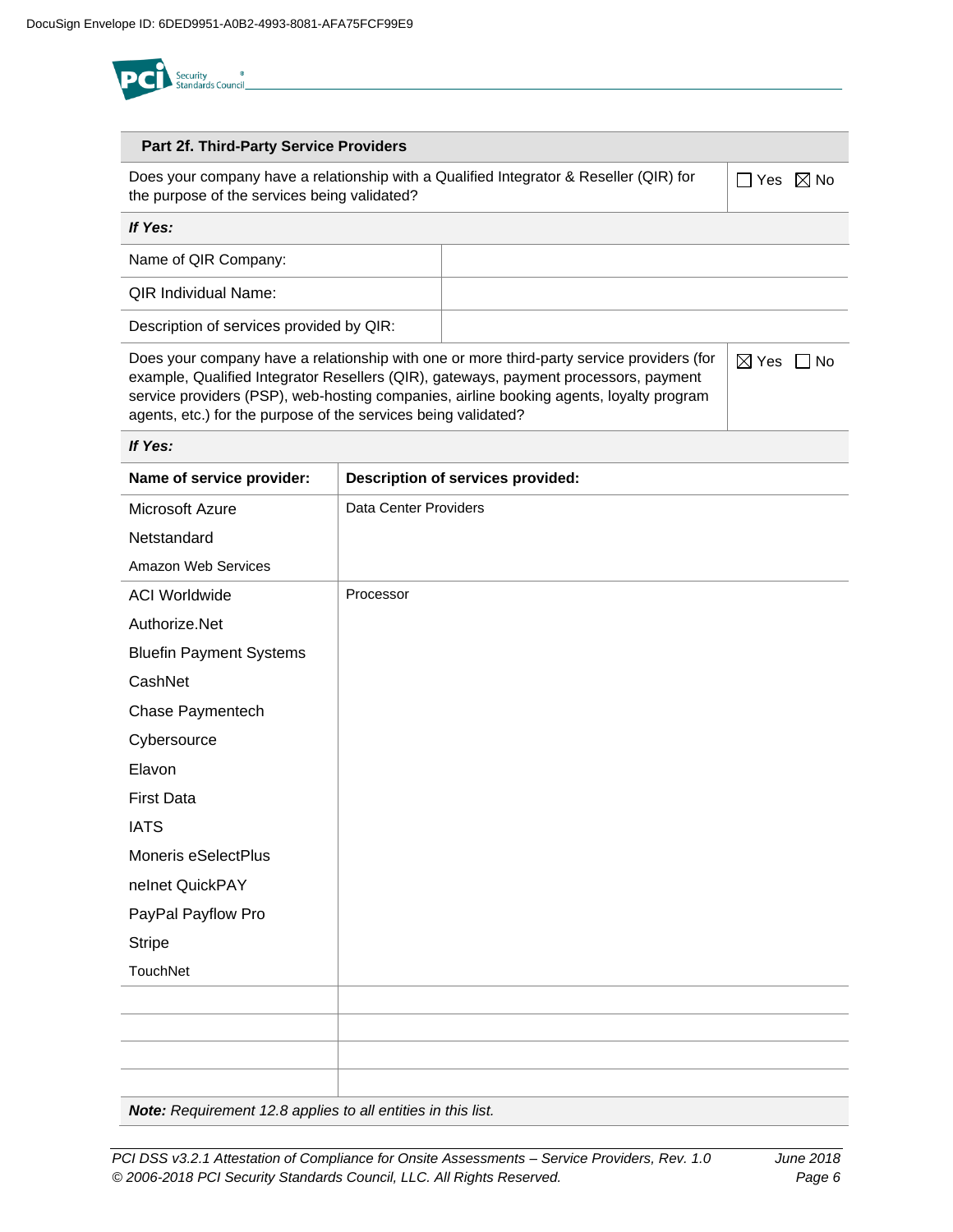

### **Part 2g. Summary of Requirements Tested**

For each PCI DSS Requirement, select one of the following:

- **Full** The requirement and all sub-requirements of that requirement were assessed, and no subrequirements were marked as "Not Tested" or "Not Applicable" in the ROC.
- **Partial** One or more sub-requirements of that requirement were marked as "Not Tested" or "Not Applicable" in the ROC.
- **None** All sub-requirements of that requirement were marked as "Not Tested" and/or "Not Applicable" in the ROC.

For all requirements identified as either "Partial" or "None," provide details in the "Justification for Approach" column, including:

- Details of specific sub-requirements that were marked as either "Not Tested" and/or "Not Applicable" in the ROC
- Reason why sub-requirement(s) were not tested or not applicable

*Note: One table to be completed for each service covered by this AOC. Additional copies of this section are available on the PCI SSC website*.

| Name of Service Assessed:            |             | Encompass - Constituent Engagement Management Solution |                          |                                                                                                                                                            |  |
|--------------------------------------|-------------|--------------------------------------------------------|--------------------------|------------------------------------------------------------------------------------------------------------------------------------------------------------|--|
|                                      |             | <b>Details of Requirements Assessed</b>                |                          |                                                                                                                                                            |  |
| <b>PCI DSS</b><br><b>Requirement</b> | <b>Full</b> | <b>Partial</b>                                         | <b>None</b>              | <b>Justification for Approach</b><br>(Required for all "Partial" and "None" responses. Identify which<br>sub-requirements were not tested and the reason.) |  |
| Requirement 1:                       |             | ⊠                                                      | $\mathbf{I}$             | 1.2.2 - N/A - No routers within CDE                                                                                                                        |  |
|                                      |             |                                                        |                          | 1.2.3 - N/A - No wireless within CDE                                                                                                                       |  |
| Requirement 2:                       |             | ⊠                                                      | $\overline{\phantom{a}}$ | 2.1.1 - N/A - No wireless within CDE                                                                                                                       |  |
| Requirement 3:                       |             | ⊠                                                      | $\mathbb{R}^n$           | 3.4.1 - N/A - Disk encryption not used within CDE                                                                                                          |  |
|                                      |             |                                                        |                          | 3.6.a - N/A - Cryptographic keys not shared with<br>customers                                                                                              |  |
|                                      |             |                                                        |                          | 3.6.6 - N/A - Manual-text cryptographic process not<br>utilized                                                                                            |  |
| Requirement 4:                       | ⊠           |                                                        | $\perp$                  |                                                                                                                                                            |  |
| Requirement 5:                       | $\boxtimes$ |                                                        | $\mathsf{L}$             |                                                                                                                                                            |  |
| Requirement 6:                       | $\boxtimes$ | $\sim$                                                 | $\Box$                   |                                                                                                                                                            |  |
| Requirement 7:                       | $\boxtimes$ | $\mathcal{L}_{\mathcal{A}}$                            | $\mathcal{L}$            |                                                                                                                                                            |  |
| Requirement 8:                       |             | $\boxtimes$                                            | $\mathsf{L}$             | 8.5.1 - N/A - No access to customer premises                                                                                                               |  |
| Requirement 9:                       |             | ⊠                                                      |                          | 9.5 - 9.7.1 - N/A - Removable media not utlized by<br>entity                                                                                               |  |
|                                      |             |                                                        |                          | 9.9 - 9.9.3 - N/A - Entity does not manage POI<br>device                                                                                                   |  |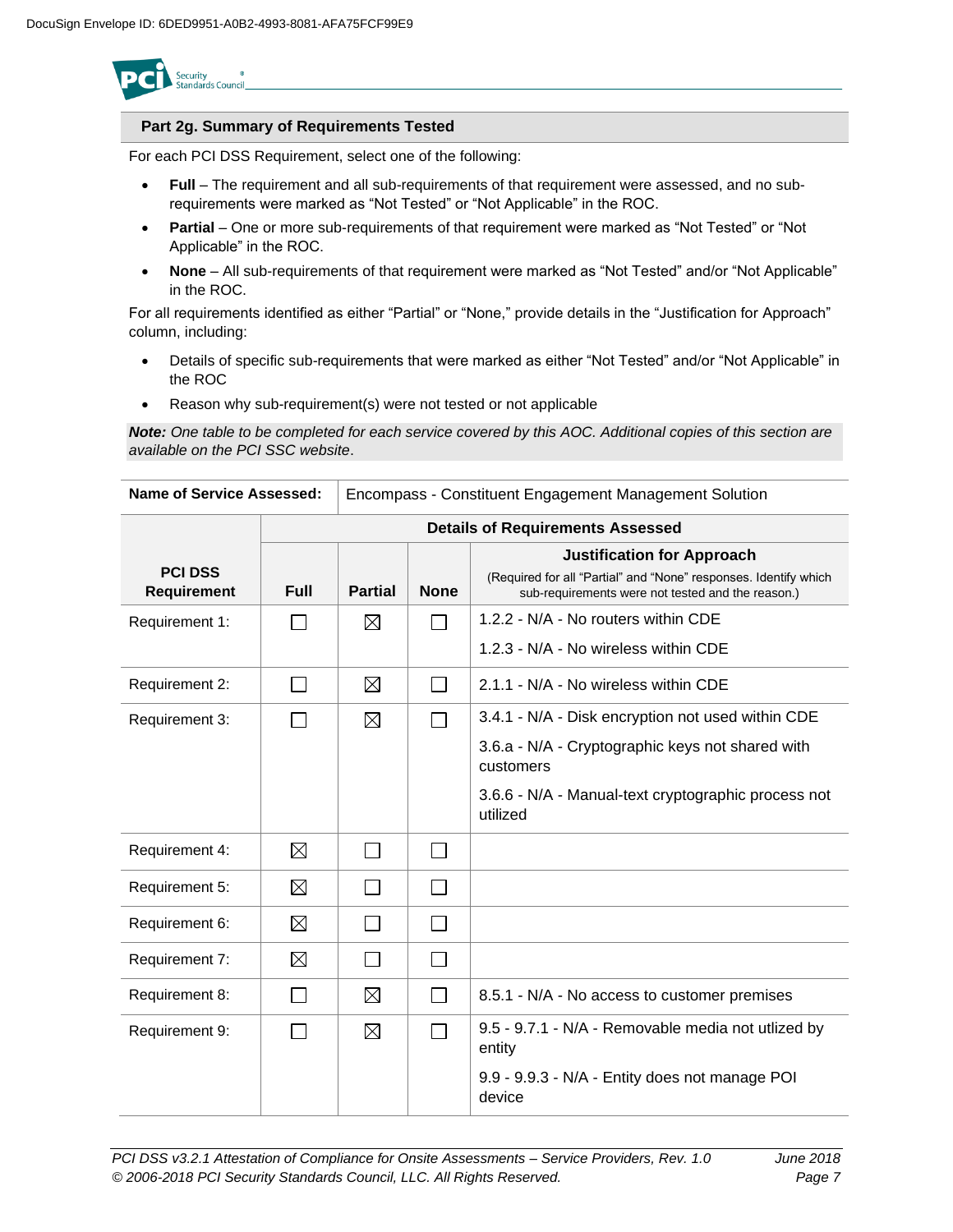| Ø<br>Security<br>Standards Council<br><b>PC</b> |             |             |  |                                       |  |  |
|-------------------------------------------------|-------------|-------------|--|---------------------------------------|--|--|
| Requirement 10:                                 | ⊠           |             |  |                                       |  |  |
| Requirement 11:                                 | $\boxtimes$ |             |  |                                       |  |  |
| Requirement 12:                                 | $\boxtimes$ |             |  |                                       |  |  |
| Appendix A1:                                    | $\boxtimes$ |             |  |                                       |  |  |
| Appendix A2:                                    |             | $\boxtimes$ |  | N/A - early TLS and SSL not supported |  |  |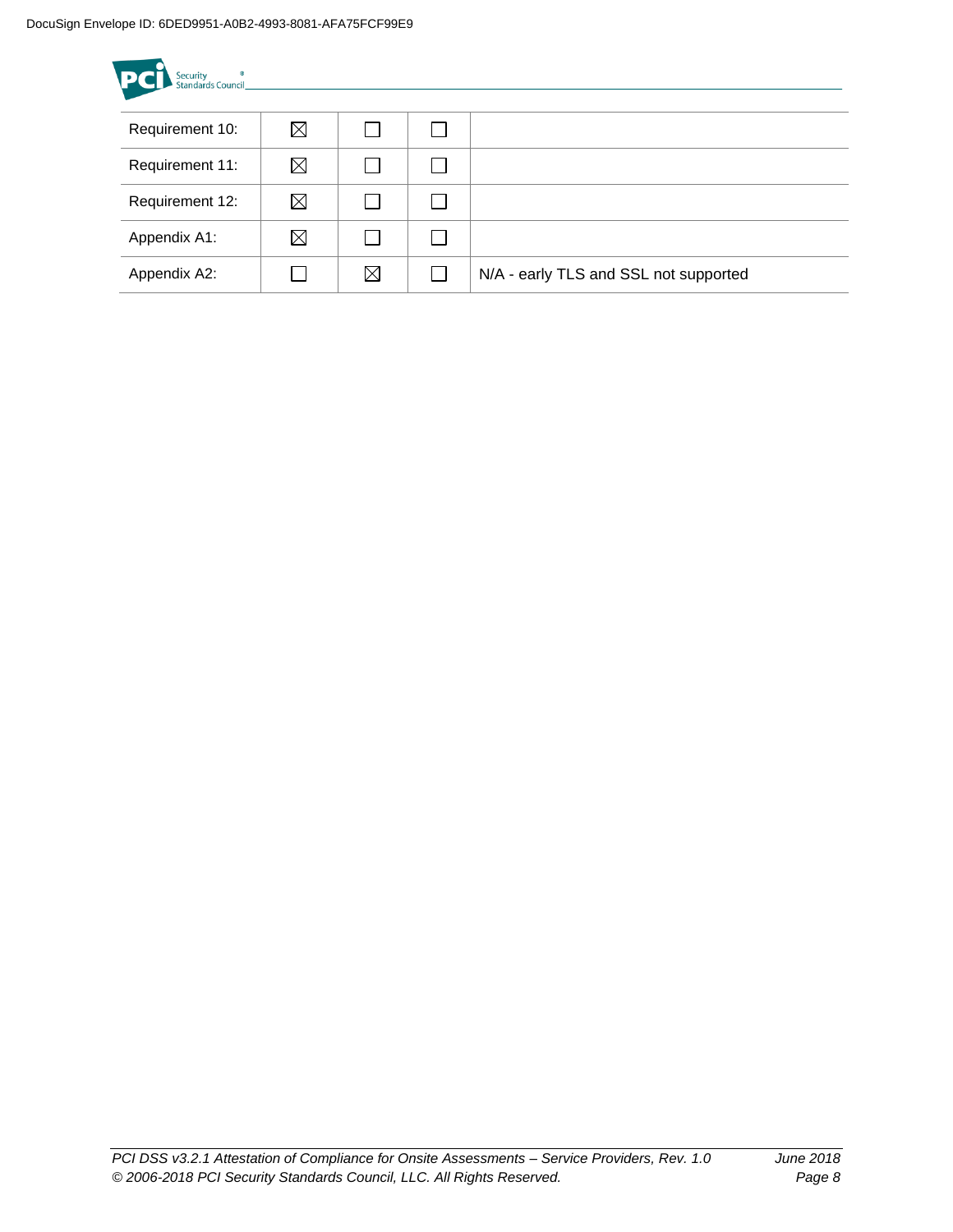

# **Section 2: Report on Compliance**

This Attestation of Compliance reflects the results of an onsite assessment, which is documented in an accompanying Report on Compliance (ROC).

| The assessment documented in this attestation and in the ROC was completed<br>on: | 19-Dec-2019           |                |
|-----------------------------------------------------------------------------------|-----------------------|----------------|
| Have compensating controls been used to meet any requirement in the ROC?          | $\Box$ Yes            | $\boxtimes$ No |
| Were any requirements in the ROC identified as being not applicable (N/A)?        | $\boxtimes$ Yes       | l No           |
| Were any requirements not tested?                                                 | Yes<br>$\blacksquare$ | $\boxtimes$ No |
| Were any requirements in the ROC unable to be met due to a legal constraint?      | Yes                   | $\boxtimes$ No |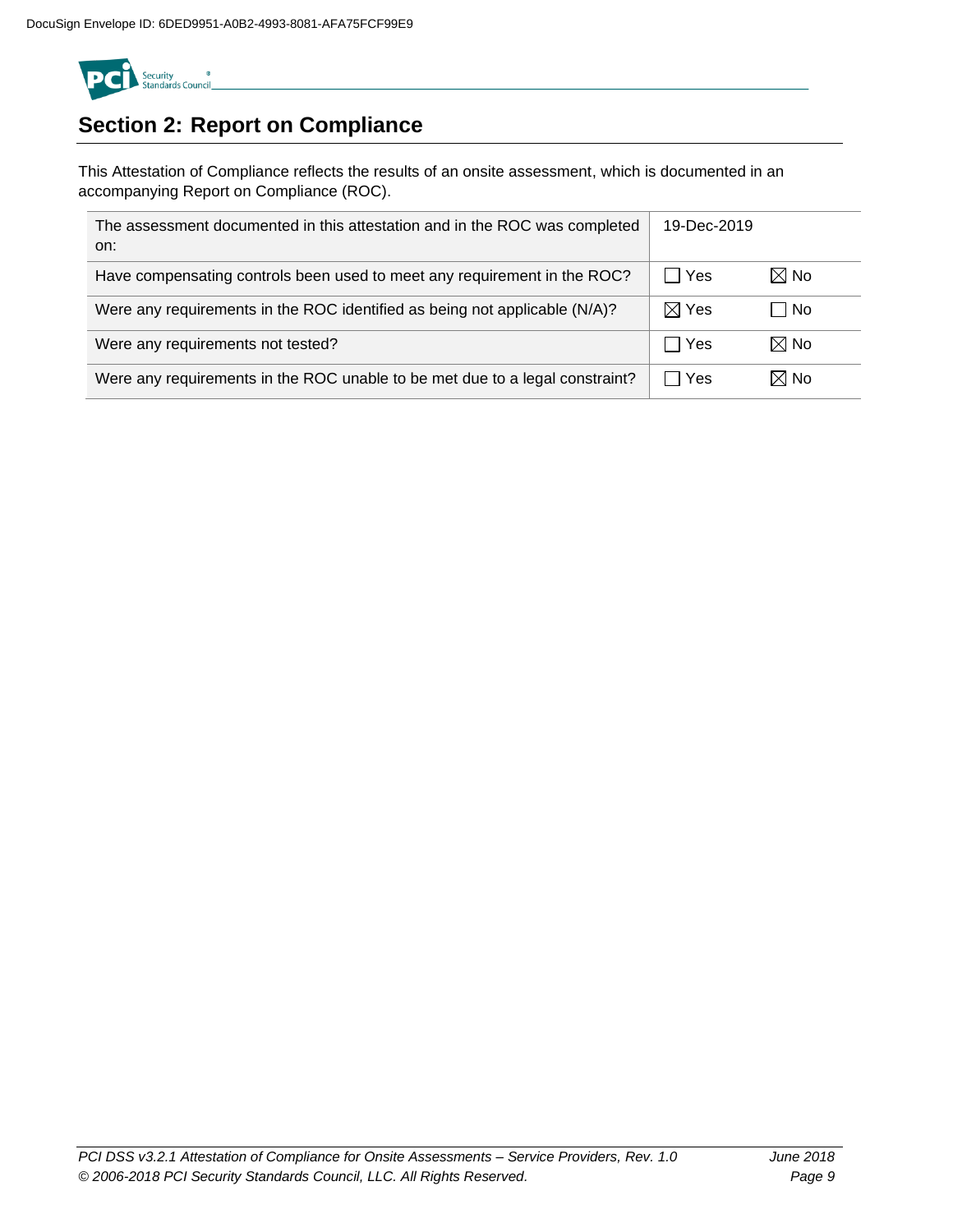

## **Section 3: Validation and Attestation Details**

### **Part 3. PCI DSS Validation**

### **This AOC is based on results noted in the ROC dated** 19-Dec-2019*.*

Based on the results documented in the ROC noted above, the signatories identified in Parts 3b-3d, as applicable, assert(s) the following compliance status for the entity identified in Part 2 of this document (*check one):*

| $\boxtimes$   Compliant: All sections of the PCI DSS ROC are complete, all questions answered affirmatively, |
|--------------------------------------------------------------------------------------------------------------|
| resulting in an overall COMPLIANT rating; thereby iModules Software, Inc. has demonstrated full              |
| compliance with the PCI DSS.                                                                                 |

 $\Box$ **Non-Compliant:** Not all sections of the PCI DSS ROC are complete, or not all questions are answered affirmatively, resulting in an overall **NON-COMPLIANT** rating, thereby *(Service Provider Company Name)* has not demonstrated full compliance with the PCI DSS.

**Target Date** for Compliance:

An entity submitting this form with a status of Non-Compliant may be required to complete the Action Plan in Part 4 of this document. *Check with the payment brand(s) before completing Part 4.*

 $\Box$ **Compliant but with Legal exception:** One or more requirements are marked "Not in Place" due to a legal restriction that prevents the requirement from being met. This option requires additional review from acquirer or payment brand.

*If checked, complete the following:*

| <b>Affected Requirement</b> | Details of how legal constraint prevents requirement being met |
|-----------------------------|----------------------------------------------------------------|
|                             |                                                                |
|                             |                                                                |
|                             |                                                                |

### **Part 3a. Acknowledgement of Status**

### **Signatory(s) confirms:**

### *(Check all that apply)*

| ⊠ | The ROC was completed according to the PCI DSS Requirements and Security Assessment<br>Procedures, Version 3.2.1, and was completed according to the instructions therein. |
|---|----------------------------------------------------------------------------------------------------------------------------------------------------------------------------|
| ⊠ | All information within the above-referenced ROC and in this attestation fairly represents the results of<br>my assessment in all material respects.                        |
| ⊠ | I have confirmed with my payment application vendor that my payment system does not store<br>sensitive authentication data after authorization.                            |
| ⊠ | I have read the PCI DSS and I recognize that I must maintain PCI DSS compliance, as applicable to<br>my environment, at all times.                                         |
| ⊠ | If my environment changes, I recognize I must reassess my environment and implement any<br>additional PCI DSS requirements that apply.                                     |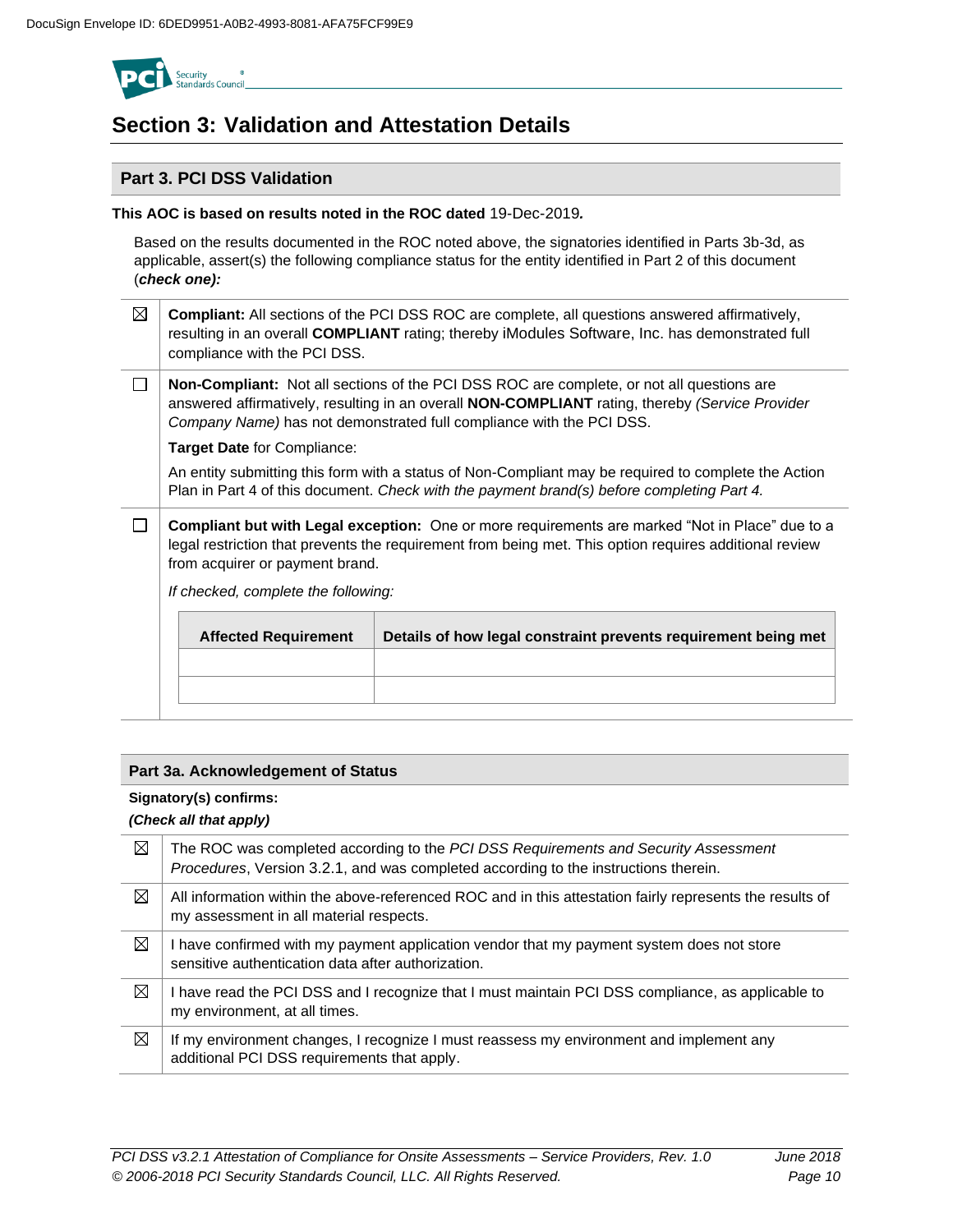| <b>Part 3a. Acknowledgement of Status</b> (continued) |                                                                                                                                                                                                                         |  |  |
|-------------------------------------------------------|-------------------------------------------------------------------------------------------------------------------------------------------------------------------------------------------------------------------------|--|--|
| $\boxtimes$                                           | No evidence of full track data <sup>1</sup> , CAV2, CVC2, CID, or CVV2 data <sup>2</sup> , or PIN data <sup>3</sup> storage after<br>transaction authorization was found on ANY system reviewed during this assessment. |  |  |
| ⊠                                                     | ASV scans are being completed by the PCI SSC Approved Scanning Vendor Qualys                                                                                                                                            |  |  |

### **Part 3b. Service Provider Attestation**

| ∙DocuSigned by:<br>Steve kinney                                                 |                                   |
|---------------------------------------------------------------------------------|-----------------------------------|
| — 5A8FF34428484FC<br>Signature of Service Provider Executive Officer $\uparrow$ | $\overline{D}$ Date: $12/19/2019$ |
| Service Provider Executive Officer Name: Steve Kinney                           | Title: Chief Technology Officer   |

### **Part 3c. Qualified Security Assessor (QSA) Acknowledgement (if applicable)**

| If a QSA was involved or assisted with this | Level 1 PCI DSS Audit and Review |
|---------------------------------------------|----------------------------------|
| assessment, describe the role performed:    |                                  |

Barry Johnson

| Signature of Duly Authorized Officer of QSA Company 1 | Date: 19-Dec-2019          |
|-------------------------------------------------------|----------------------------|
| Duly Authorized Officer Name: Barry Johnson           | QSA Company: Dara Security |

### **Part 3d. Internal Security Assessor (ISA) Involvement (if applicable)**

If an ISA(s) was involved or assisted with this assessment, identify the ISA personnel and describe the role performed:

<sup>1</sup> Data encoded in the magnetic stripe or equivalent data on a chip used for authorization during a card-present transaction. Entities may not retain full track data after transaction authorization. The only elements of track data that may be retained are primary account number (PAN), expiration date, and cardholder name.

<sup>&</sup>lt;sup>2</sup> The three- or four-digit value printed by the signature panel or on the face of a payment card used to verify card-not-present transactions.

<sup>&</sup>lt;sup>3</sup> Personal identification number entered by cardholder during a card-present transaction, and/or encrypted PIN block present within the transaction message.